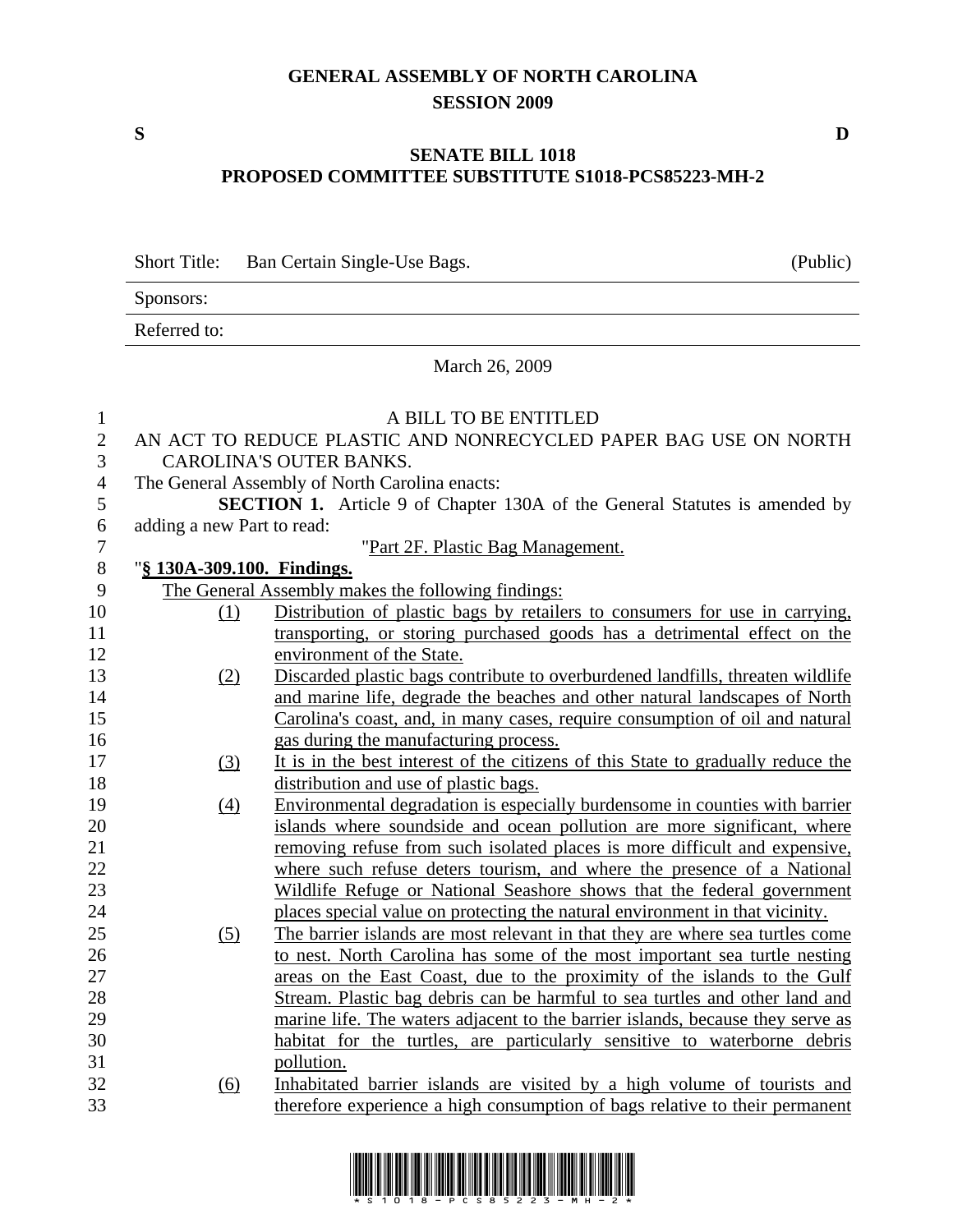|                                 | <b>Session 2009</b>                                                                                                                                                                                                                                                                                                                                                                                                                                                                                                                                                                                                                                                                                                                                                                                                                                                                                                                                                                                                                                                                                                                                                                                                                                                                                                                                                                                                                                                                                                                                                                                                                                                                                                                                                                                                                                                                                                                                                                                                                                                                                                                                                                                                                                                                                                                                                                                                                                                                                                                                                                                                                                                                                                                                                                                                                                                                                                                                                                                                                                                                                                                                                                                                                                                                                                                                                                                                                                   |
|---------------------------------|-------------------------------------------------------------------------------------------------------------------------------------------------------------------------------------------------------------------------------------------------------------------------------------------------------------------------------------------------------------------------------------------------------------------------------------------------------------------------------------------------------------------------------------------------------------------------------------------------------------------------------------------------------------------------------------------------------------------------------------------------------------------------------------------------------------------------------------------------------------------------------------------------------------------------------------------------------------------------------------------------------------------------------------------------------------------------------------------------------------------------------------------------------------------------------------------------------------------------------------------------------------------------------------------------------------------------------------------------------------------------------------------------------------------------------------------------------------------------------------------------------------------------------------------------------------------------------------------------------------------------------------------------------------------------------------------------------------------------------------------------------------------------------------------------------------------------------------------------------------------------------------------------------------------------------------------------------------------------------------------------------------------------------------------------------------------------------------------------------------------------------------------------------------------------------------------------------------------------------------------------------------------------------------------------------------------------------------------------------------------------------------------------------------------------------------------------------------------------------------------------------------------------------------------------------------------------------------------------------------------------------------------------------------------------------------------------------------------------------------------------------------------------------------------------------------------------------------------------------------------------------------------------------------------------------------------------------------------------------------------------------------------------------------------------------------------------------------------------------------------------------------------------------------------------------------------------------------------------------------------------------------------------------------------------------------------------------------------------------------------------------------------------------------------------------------------------------|
|                                 |                                                                                                                                                                                                                                                                                                                                                                                                                                                                                                                                                                                                                                                                                                                                                                                                                                                                                                                                                                                                                                                                                                                                                                                                                                                                                                                                                                                                                                                                                                                                                                                                                                                                                                                                                                                                                                                                                                                                                                                                                                                                                                                                                                                                                                                                                                                                                                                                                                                                                                                                                                                                                                                                                                                                                                                                                                                                                                                                                                                                                                                                                                                                                                                                                                                                                                                                                                                                                                                       |
|                                 |                                                                                                                                                                                                                                                                                                                                                                                                                                                                                                                                                                                                                                                                                                                                                                                                                                                                                                                                                                                                                                                                                                                                                                                                                                                                                                                                                                                                                                                                                                                                                                                                                                                                                                                                                                                                                                                                                                                                                                                                                                                                                                                                                                                                                                                                                                                                                                                                                                                                                                                                                                                                                                                                                                                                                                                                                                                                                                                                                                                                                                                                                                                                                                                                                                                                                                                                                                                                                                                       |
|                                 |                                                                                                                                                                                                                                                                                                                                                                                                                                                                                                                                                                                                                                                                                                                                                                                                                                                                                                                                                                                                                                                                                                                                                                                                                                                                                                                                                                                                                                                                                                                                                                                                                                                                                                                                                                                                                                                                                                                                                                                                                                                                                                                                                                                                                                                                                                                                                                                                                                                                                                                                                                                                                                                                                                                                                                                                                                                                                                                                                                                                                                                                                                                                                                                                                                                                                                                                                                                                                                                       |
|                                 |                                                                                                                                                                                                                                                                                                                                                                                                                                                                                                                                                                                                                                                                                                                                                                                                                                                                                                                                                                                                                                                                                                                                                                                                                                                                                                                                                                                                                                                                                                                                                                                                                                                                                                                                                                                                                                                                                                                                                                                                                                                                                                                                                                                                                                                                                                                                                                                                                                                                                                                                                                                                                                                                                                                                                                                                                                                                                                                                                                                                                                                                                                                                                                                                                                                                                                                                                                                                                                                       |
|                                 |                                                                                                                                                                                                                                                                                                                                                                                                                                                                                                                                                                                                                                                                                                                                                                                                                                                                                                                                                                                                                                                                                                                                                                                                                                                                                                                                                                                                                                                                                                                                                                                                                                                                                                                                                                                                                                                                                                                                                                                                                                                                                                                                                                                                                                                                                                                                                                                                                                                                                                                                                                                                                                                                                                                                                                                                                                                                                                                                                                                                                                                                                                                                                                                                                                                                                                                                                                                                                                                       |
|                                 |                                                                                                                                                                                                                                                                                                                                                                                                                                                                                                                                                                                                                                                                                                                                                                                                                                                                                                                                                                                                                                                                                                                                                                                                                                                                                                                                                                                                                                                                                                                                                                                                                                                                                                                                                                                                                                                                                                                                                                                                                                                                                                                                                                                                                                                                                                                                                                                                                                                                                                                                                                                                                                                                                                                                                                                                                                                                                                                                                                                                                                                                                                                                                                                                                                                                                                                                                                                                                                                       |
|                                 |                                                                                                                                                                                                                                                                                                                                                                                                                                                                                                                                                                                                                                                                                                                                                                                                                                                                                                                                                                                                                                                                                                                                                                                                                                                                                                                                                                                                                                                                                                                                                                                                                                                                                                                                                                                                                                                                                                                                                                                                                                                                                                                                                                                                                                                                                                                                                                                                                                                                                                                                                                                                                                                                                                                                                                                                                                                                                                                                                                                                                                                                                                                                                                                                                                                                                                                                                                                                                                                       |
|                                 |                                                                                                                                                                                                                                                                                                                                                                                                                                                                                                                                                                                                                                                                                                                                                                                                                                                                                                                                                                                                                                                                                                                                                                                                                                                                                                                                                                                                                                                                                                                                                                                                                                                                                                                                                                                                                                                                                                                                                                                                                                                                                                                                                                                                                                                                                                                                                                                                                                                                                                                                                                                                                                                                                                                                                                                                                                                                                                                                                                                                                                                                                                                                                                                                                                                                                                                                                                                                                                                       |
|                                 |                                                                                                                                                                                                                                                                                                                                                                                                                                                                                                                                                                                                                                                                                                                                                                                                                                                                                                                                                                                                                                                                                                                                                                                                                                                                                                                                                                                                                                                                                                                                                                                                                                                                                                                                                                                                                                                                                                                                                                                                                                                                                                                                                                                                                                                                                                                                                                                                                                                                                                                                                                                                                                                                                                                                                                                                                                                                                                                                                                                                                                                                                                                                                                                                                                                                                                                                                                                                                                                       |
|                                 |                                                                                                                                                                                                                                                                                                                                                                                                                                                                                                                                                                                                                                                                                                                                                                                                                                                                                                                                                                                                                                                                                                                                                                                                                                                                                                                                                                                                                                                                                                                                                                                                                                                                                                                                                                                                                                                                                                                                                                                                                                                                                                                                                                                                                                                                                                                                                                                                                                                                                                                                                                                                                                                                                                                                                                                                                                                                                                                                                                                                                                                                                                                                                                                                                                                                                                                                                                                                                                                       |
|                                 |                                                                                                                                                                                                                                                                                                                                                                                                                                                                                                                                                                                                                                                                                                                                                                                                                                                                                                                                                                                                                                                                                                                                                                                                                                                                                                                                                                                                                                                                                                                                                                                                                                                                                                                                                                                                                                                                                                                                                                                                                                                                                                                                                                                                                                                                                                                                                                                                                                                                                                                                                                                                                                                                                                                                                                                                                                                                                                                                                                                                                                                                                                                                                                                                                                                                                                                                                                                                                                                       |
|                                 |                                                                                                                                                                                                                                                                                                                                                                                                                                                                                                                                                                                                                                                                                                                                                                                                                                                                                                                                                                                                                                                                                                                                                                                                                                                                                                                                                                                                                                                                                                                                                                                                                                                                                                                                                                                                                                                                                                                                                                                                                                                                                                                                                                                                                                                                                                                                                                                                                                                                                                                                                                                                                                                                                                                                                                                                                                                                                                                                                                                                                                                                                                                                                                                                                                                                                                                                                                                                                                                       |
|                                 |                                                                                                                                                                                                                                                                                                                                                                                                                                                                                                                                                                                                                                                                                                                                                                                                                                                                                                                                                                                                                                                                                                                                                                                                                                                                                                                                                                                                                                                                                                                                                                                                                                                                                                                                                                                                                                                                                                                                                                                                                                                                                                                                                                                                                                                                                                                                                                                                                                                                                                                                                                                                                                                                                                                                                                                                                                                                                                                                                                                                                                                                                                                                                                                                                                                                                                                                                                                                                                                       |
|                                 |                                                                                                                                                                                                                                                                                                                                                                                                                                                                                                                                                                                                                                                                                                                                                                                                                                                                                                                                                                                                                                                                                                                                                                                                                                                                                                                                                                                                                                                                                                                                                                                                                                                                                                                                                                                                                                                                                                                                                                                                                                                                                                                                                                                                                                                                                                                                                                                                                                                                                                                                                                                                                                                                                                                                                                                                                                                                                                                                                                                                                                                                                                                                                                                                                                                                                                                                                                                                                                                       |
|                                 |                                                                                                                                                                                                                                                                                                                                                                                                                                                                                                                                                                                                                                                                                                                                                                                                                                                                                                                                                                                                                                                                                                                                                                                                                                                                                                                                                                                                                                                                                                                                                                                                                                                                                                                                                                                                                                                                                                                                                                                                                                                                                                                                                                                                                                                                                                                                                                                                                                                                                                                                                                                                                                                                                                                                                                                                                                                                                                                                                                                                                                                                                                                                                                                                                                                                                                                                                                                                                                                       |
|                                 |                                                                                                                                                                                                                                                                                                                                                                                                                                                                                                                                                                                                                                                                                                                                                                                                                                                                                                                                                                                                                                                                                                                                                                                                                                                                                                                                                                                                                                                                                                                                                                                                                                                                                                                                                                                                                                                                                                                                                                                                                                                                                                                                                                                                                                                                                                                                                                                                                                                                                                                                                                                                                                                                                                                                                                                                                                                                                                                                                                                                                                                                                                                                                                                                                                                                                                                                                                                                                                                       |
|                                 |                                                                                                                                                                                                                                                                                                                                                                                                                                                                                                                                                                                                                                                                                                                                                                                                                                                                                                                                                                                                                                                                                                                                                                                                                                                                                                                                                                                                                                                                                                                                                                                                                                                                                                                                                                                                                                                                                                                                                                                                                                                                                                                                                                                                                                                                                                                                                                                                                                                                                                                                                                                                                                                                                                                                                                                                                                                                                                                                                                                                                                                                                                                                                                                                                                                                                                                                                                                                                                                       |
|                                 |                                                                                                                                                                                                                                                                                                                                                                                                                                                                                                                                                                                                                                                                                                                                                                                                                                                                                                                                                                                                                                                                                                                                                                                                                                                                                                                                                                                                                                                                                                                                                                                                                                                                                                                                                                                                                                                                                                                                                                                                                                                                                                                                                                                                                                                                                                                                                                                                                                                                                                                                                                                                                                                                                                                                                                                                                                                                                                                                                                                                                                                                                                                                                                                                                                                                                                                                                                                                                                                       |
|                                 |                                                                                                                                                                                                                                                                                                                                                                                                                                                                                                                                                                                                                                                                                                                                                                                                                                                                                                                                                                                                                                                                                                                                                                                                                                                                                                                                                                                                                                                                                                                                                                                                                                                                                                                                                                                                                                                                                                                                                                                                                                                                                                                                                                                                                                                                                                                                                                                                                                                                                                                                                                                                                                                                                                                                                                                                                                                                                                                                                                                                                                                                                                                                                                                                                                                                                                                                                                                                                                                       |
|                                 |                                                                                                                                                                                                                                                                                                                                                                                                                                                                                                                                                                                                                                                                                                                                                                                                                                                                                                                                                                                                                                                                                                                                                                                                                                                                                                                                                                                                                                                                                                                                                                                                                                                                                                                                                                                                                                                                                                                                                                                                                                                                                                                                                                                                                                                                                                                                                                                                                                                                                                                                                                                                                                                                                                                                                                                                                                                                                                                                                                                                                                                                                                                                                                                                                                                                                                                                                                                                                                                       |
|                                 |                                                                                                                                                                                                                                                                                                                                                                                                                                                                                                                                                                                                                                                                                                                                                                                                                                                                                                                                                                                                                                                                                                                                                                                                                                                                                                                                                                                                                                                                                                                                                                                                                                                                                                                                                                                                                                                                                                                                                                                                                                                                                                                                                                                                                                                                                                                                                                                                                                                                                                                                                                                                                                                                                                                                                                                                                                                                                                                                                                                                                                                                                                                                                                                                                                                                                                                                                                                                                                                       |
|                                 |                                                                                                                                                                                                                                                                                                                                                                                                                                                                                                                                                                                                                                                                                                                                                                                                                                                                                                                                                                                                                                                                                                                                                                                                                                                                                                                                                                                                                                                                                                                                                                                                                                                                                                                                                                                                                                                                                                                                                                                                                                                                                                                                                                                                                                                                                                                                                                                                                                                                                                                                                                                                                                                                                                                                                                                                                                                                                                                                                                                                                                                                                                                                                                                                                                                                                                                                                                                                                                                       |
|                                 |                                                                                                                                                                                                                                                                                                                                                                                                                                                                                                                                                                                                                                                                                                                                                                                                                                                                                                                                                                                                                                                                                                                                                                                                                                                                                                                                                                                                                                                                                                                                                                                                                                                                                                                                                                                                                                                                                                                                                                                                                                                                                                                                                                                                                                                                                                                                                                                                                                                                                                                                                                                                                                                                                                                                                                                                                                                                                                                                                                                                                                                                                                                                                                                                                                                                                                                                                                                                                                                       |
|                                 |                                                                                                                                                                                                                                                                                                                                                                                                                                                                                                                                                                                                                                                                                                                                                                                                                                                                                                                                                                                                                                                                                                                                                                                                                                                                                                                                                                                                                                                                                                                                                                                                                                                                                                                                                                                                                                                                                                                                                                                                                                                                                                                                                                                                                                                                                                                                                                                                                                                                                                                                                                                                                                                                                                                                                                                                                                                                                                                                                                                                                                                                                                                                                                                                                                                                                                                                                                                                                                                       |
|                                 |                                                                                                                                                                                                                                                                                                                                                                                                                                                                                                                                                                                                                                                                                                                                                                                                                                                                                                                                                                                                                                                                                                                                                                                                                                                                                                                                                                                                                                                                                                                                                                                                                                                                                                                                                                                                                                                                                                                                                                                                                                                                                                                                                                                                                                                                                                                                                                                                                                                                                                                                                                                                                                                                                                                                                                                                                                                                                                                                                                                                                                                                                                                                                                                                                                                                                                                                                                                                                                                       |
|                                 |                                                                                                                                                                                                                                                                                                                                                                                                                                                                                                                                                                                                                                                                                                                                                                                                                                                                                                                                                                                                                                                                                                                                                                                                                                                                                                                                                                                                                                                                                                                                                                                                                                                                                                                                                                                                                                                                                                                                                                                                                                                                                                                                                                                                                                                                                                                                                                                                                                                                                                                                                                                                                                                                                                                                                                                                                                                                                                                                                                                                                                                                                                                                                                                                                                                                                                                                                                                                                                                       |
|                                 |                                                                                                                                                                                                                                                                                                                                                                                                                                                                                                                                                                                                                                                                                                                                                                                                                                                                                                                                                                                                                                                                                                                                                                                                                                                                                                                                                                                                                                                                                                                                                                                                                                                                                                                                                                                                                                                                                                                                                                                                                                                                                                                                                                                                                                                                                                                                                                                                                                                                                                                                                                                                                                                                                                                                                                                                                                                                                                                                                                                                                                                                                                                                                                                                                                                                                                                                                                                                                                                       |
|                                 |                                                                                                                                                                                                                                                                                                                                                                                                                                                                                                                                                                                                                                                                                                                                                                                                                                                                                                                                                                                                                                                                                                                                                                                                                                                                                                                                                                                                                                                                                                                                                                                                                                                                                                                                                                                                                                                                                                                                                                                                                                                                                                                                                                                                                                                                                                                                                                                                                                                                                                                                                                                                                                                                                                                                                                                                                                                                                                                                                                                                                                                                                                                                                                                                                                                                                                                                                                                                                                                       |
|                                 |                                                                                                                                                                                                                                                                                                                                                                                                                                                                                                                                                                                                                                                                                                                                                                                                                                                                                                                                                                                                                                                                                                                                                                                                                                                                                                                                                                                                                                                                                                                                                                                                                                                                                                                                                                                                                                                                                                                                                                                                                                                                                                                                                                                                                                                                                                                                                                                                                                                                                                                                                                                                                                                                                                                                                                                                                                                                                                                                                                                                                                                                                                                                                                                                                                                                                                                                                                                                                                                       |
|                                 |                                                                                                                                                                                                                                                                                                                                                                                                                                                                                                                                                                                                                                                                                                                                                                                                                                                                                                                                                                                                                                                                                                                                                                                                                                                                                                                                                                                                                                                                                                                                                                                                                                                                                                                                                                                                                                                                                                                                                                                                                                                                                                                                                                                                                                                                                                                                                                                                                                                                                                                                                                                                                                                                                                                                                                                                                                                                                                                                                                                                                                                                                                                                                                                                                                                                                                                                                                                                                                                       |
|                                 |                                                                                                                                                                                                                                                                                                                                                                                                                                                                                                                                                                                                                                                                                                                                                                                                                                                                                                                                                                                                                                                                                                                                                                                                                                                                                                                                                                                                                                                                                                                                                                                                                                                                                                                                                                                                                                                                                                                                                                                                                                                                                                                                                                                                                                                                                                                                                                                                                                                                                                                                                                                                                                                                                                                                                                                                                                                                                                                                                                                                                                                                                                                                                                                                                                                                                                                                                                                                                                                       |
|                                 |                                                                                                                                                                                                                                                                                                                                                                                                                                                                                                                                                                                                                                                                                                                                                                                                                                                                                                                                                                                                                                                                                                                                                                                                                                                                                                                                                                                                                                                                                                                                                                                                                                                                                                                                                                                                                                                                                                                                                                                                                                                                                                                                                                                                                                                                                                                                                                                                                                                                                                                                                                                                                                                                                                                                                                                                                                                                                                                                                                                                                                                                                                                                                                                                                                                                                                                                                                                                                                                       |
|                                 |                                                                                                                                                                                                                                                                                                                                                                                                                                                                                                                                                                                                                                                                                                                                                                                                                                                                                                                                                                                                                                                                                                                                                                                                                                                                                                                                                                                                                                                                                                                                                                                                                                                                                                                                                                                                                                                                                                                                                                                                                                                                                                                                                                                                                                                                                                                                                                                                                                                                                                                                                                                                                                                                                                                                                                                                                                                                                                                                                                                                                                                                                                                                                                                                                                                                                                                                                                                                                                                       |
|                                 |                                                                                                                                                                                                                                                                                                                                                                                                                                                                                                                                                                                                                                                                                                                                                                                                                                                                                                                                                                                                                                                                                                                                                                                                                                                                                                                                                                                                                                                                                                                                                                                                                                                                                                                                                                                                                                                                                                                                                                                                                                                                                                                                                                                                                                                                                                                                                                                                                                                                                                                                                                                                                                                                                                                                                                                                                                                                                                                                                                                                                                                                                                                                                                                                                                                                                                                                                                                                                                                       |
|                                 |                                                                                                                                                                                                                                                                                                                                                                                                                                                                                                                                                                                                                                                                                                                                                                                                                                                                                                                                                                                                                                                                                                                                                                                                                                                                                                                                                                                                                                                                                                                                                                                                                                                                                                                                                                                                                                                                                                                                                                                                                                                                                                                                                                                                                                                                                                                                                                                                                                                                                                                                                                                                                                                                                                                                                                                                                                                                                                                                                                                                                                                                                                                                                                                                                                                                                                                                                                                                                                                       |
|                                 |                                                                                                                                                                                                                                                                                                                                                                                                                                                                                                                                                                                                                                                                                                                                                                                                                                                                                                                                                                                                                                                                                                                                                                                                                                                                                                                                                                                                                                                                                                                                                                                                                                                                                                                                                                                                                                                                                                                                                                                                                                                                                                                                                                                                                                                                                                                                                                                                                                                                                                                                                                                                                                                                                                                                                                                                                                                                                                                                                                                                                                                                                                                                                                                                                                                                                                                                                                                                                                                       |
|                                 |                                                                                                                                                                                                                                                                                                                                                                                                                                                                                                                                                                                                                                                                                                                                                                                                                                                                                                                                                                                                                                                                                                                                                                                                                                                                                                                                                                                                                                                                                                                                                                                                                                                                                                                                                                                                                                                                                                                                                                                                                                                                                                                                                                                                                                                                                                                                                                                                                                                                                                                                                                                                                                                                                                                                                                                                                                                                                                                                                                                                                                                                                                                                                                                                                                                                                                                                                                                                                                                       |
|                                 |                                                                                                                                                                                                                                                                                                                                                                                                                                                                                                                                                                                                                                                                                                                                                                                                                                                                                                                                                                                                                                                                                                                                                                                                                                                                                                                                                                                                                                                                                                                                                                                                                                                                                                                                                                                                                                                                                                                                                                                                                                                                                                                                                                                                                                                                                                                                                                                                                                                                                                                                                                                                                                                                                                                                                                                                                                                                                                                                                                                                                                                                                                                                                                                                                                                                                                                                                                                                                                                       |
|                                 |                                                                                                                                                                                                                                                                                                                                                                                                                                                                                                                                                                                                                                                                                                                                                                                                                                                                                                                                                                                                                                                                                                                                                                                                                                                                                                                                                                                                                                                                                                                                                                                                                                                                                                                                                                                                                                                                                                                                                                                                                                                                                                                                                                                                                                                                                                                                                                                                                                                                                                                                                                                                                                                                                                                                                                                                                                                                                                                                                                                                                                                                                                                                                                                                                                                                                                                                                                                                                                                       |
|                                 |                                                                                                                                                                                                                                                                                                                                                                                                                                                                                                                                                                                                                                                                                                                                                                                                                                                                                                                                                                                                                                                                                                                                                                                                                                                                                                                                                                                                                                                                                                                                                                                                                                                                                                                                                                                                                                                                                                                                                                                                                                                                                                                                                                                                                                                                                                                                                                                                                                                                                                                                                                                                                                                                                                                                                                                                                                                                                                                                                                                                                                                                                                                                                                                                                                                                                                                                                                                                                                                       |
|                                 |                                                                                                                                                                                                                                                                                                                                                                                                                                                                                                                                                                                                                                                                                                                                                                                                                                                                                                                                                                                                                                                                                                                                                                                                                                                                                                                                                                                                                                                                                                                                                                                                                                                                                                                                                                                                                                                                                                                                                                                                                                                                                                                                                                                                                                                                                                                                                                                                                                                                                                                                                                                                                                                                                                                                                                                                                                                                                                                                                                                                                                                                                                                                                                                                                                                                                                                                                                                                                                                       |
|                                 |                                                                                                                                                                                                                                                                                                                                                                                                                                                                                                                                                                                                                                                                                                                                                                                                                                                                                                                                                                                                                                                                                                                                                                                                                                                                                                                                                                                                                                                                                                                                                                                                                                                                                                                                                                                                                                                                                                                                                                                                                                                                                                                                                                                                                                                                                                                                                                                                                                                                                                                                                                                                                                                                                                                                                                                                                                                                                                                                                                                                                                                                                                                                                                                                                                                                                                                                                                                                                                                       |
|                                 |                                                                                                                                                                                                                                                                                                                                                                                                                                                                                                                                                                                                                                                                                                                                                                                                                                                                                                                                                                                                                                                                                                                                                                                                                                                                                                                                                                                                                                                                                                                                                                                                                                                                                                                                                                                                                                                                                                                                                                                                                                                                                                                                                                                                                                                                                                                                                                                                                                                                                                                                                                                                                                                                                                                                                                                                                                                                                                                                                                                                                                                                                                                                                                                                                                                                                                                                                                                                                                                       |
|                                 |                                                                                                                                                                                                                                                                                                                                                                                                                                                                                                                                                                                                                                                                                                                                                                                                                                                                                                                                                                                                                                                                                                                                                                                                                                                                                                                                                                                                                                                                                                                                                                                                                                                                                                                                                                                                                                                                                                                                                                                                                                                                                                                                                                                                                                                                                                                                                                                                                                                                                                                                                                                                                                                                                                                                                                                                                                                                                                                                                                                                                                                                                                                                                                                                                                                                                                                                                                                                                                                       |
|                                 |                                                                                                                                                                                                                                                                                                                                                                                                                                                                                                                                                                                                                                                                                                                                                                                                                                                                                                                                                                                                                                                                                                                                                                                                                                                                                                                                                                                                                                                                                                                                                                                                                                                                                                                                                                                                                                                                                                                                                                                                                                                                                                                                                                                                                                                                                                                                                                                                                                                                                                                                                                                                                                                                                                                                                                                                                                                                                                                                                                                                                                                                                                                                                                                                                                                                                                                                                                                                                                                       |
|                                 |                                                                                                                                                                                                                                                                                                                                                                                                                                                                                                                                                                                                                                                                                                                                                                                                                                                                                                                                                                                                                                                                                                                                                                                                                                                                                                                                                                                                                                                                                                                                                                                                                                                                                                                                                                                                                                                                                                                                                                                                                                                                                                                                                                                                                                                                                                                                                                                                                                                                                                                                                                                                                                                                                                                                                                                                                                                                                                                                                                                                                                                                                                                                                                                                                                                                                                                                                                                                                                                       |
|                                 |                                                                                                                                                                                                                                                                                                                                                                                                                                                                                                                                                                                                                                                                                                                                                                                                                                                                                                                                                                                                                                                                                                                                                                                                                                                                                                                                                                                                                                                                                                                                                                                                                                                                                                                                                                                                                                                                                                                                                                                                                                                                                                                                                                                                                                                                                                                                                                                                                                                                                                                                                                                                                                                                                                                                                                                                                                                                                                                                                                                                                                                                                                                                                                                                                                                                                                                                                                                                                                                       |
|                                 |                                                                                                                                                                                                                                                                                                                                                                                                                                                                                                                                                                                                                                                                                                                                                                                                                                                                                                                                                                                                                                                                                                                                                                                                                                                                                                                                                                                                                                                                                                                                                                                                                                                                                                                                                                                                                                                                                                                                                                                                                                                                                                                                                                                                                                                                                                                                                                                                                                                                                                                                                                                                                                                                                                                                                                                                                                                                                                                                                                                                                                                                                                                                                                                                                                                                                                                                                                                                                                                       |
|                                 |                                                                                                                                                                                                                                                                                                                                                                                                                                                                                                                                                                                                                                                                                                                                                                                                                                                                                                                                                                                                                                                                                                                                                                                                                                                                                                                                                                                                                                                                                                                                                                                                                                                                                                                                                                                                                                                                                                                                                                                                                                                                                                                                                                                                                                                                                                                                                                                                                                                                                                                                                                                                                                                                                                                                                                                                                                                                                                                                                                                                                                                                                                                                                                                                                                                                                                                                                                                                                                                       |
|                                 |                                                                                                                                                                                                                                                                                                                                                                                                                                                                                                                                                                                                                                                                                                                                                                                                                                                                                                                                                                                                                                                                                                                                                                                                                                                                                                                                                                                                                                                                                                                                                                                                                                                                                                                                                                                                                                                                                                                                                                                                                                                                                                                                                                                                                                                                                                                                                                                                                                                                                                                                                                                                                                                                                                                                                                                                                                                                                                                                                                                                                                                                                                                                                                                                                                                                                                                                                                                                                                                       |
| "§ 130A-309.105. Applicability. |                                                                                                                                                                                                                                                                                                                                                                                                                                                                                                                                                                                                                                                                                                                                                                                                                                                                                                                                                                                                                                                                                                                                                                                                                                                                                                                                                                                                                                                                                                                                                                                                                                                                                                                                                                                                                                                                                                                                                                                                                                                                                                                                                                                                                                                                                                                                                                                                                                                                                                                                                                                                                                                                                                                                                                                                                                                                                                                                                                                                                                                                                                                                                                                                                                                                                                                                                                                                                                                       |
|                                 | <b>General Assembly Of North Carolina</b><br>population due to large numbers of purchases from restaurants, groceries,<br>beach shops, and other retailers by the itinerant tourist population.<br>Barrier islands are small and narrow, and therefore the comparative impact<br>of plastic bags on the barrier islands is high.<br>"§ 130A-309.101. Definitions.<br>As used in this Part, the following definitions apply:<br>Plastic bag. $-$ A carryout bag that is less than 2.25 mils in thickness and<br>composed primarily of thermoplastic synthetic polymeric material, which is<br>provided by a store to a customer at the point of sale and incidental to the<br>purchase of other goods.<br>Recycled paper bag. $-$ A paper bag that meets all of the following<br>requirements:<br>The bag is manufactured from one hundred percent (100%)<br>a.<br>postconsumer recycled content.<br>The bag displays the words "made from recycled material" and<br><u>b.</u><br>"recyclable."<br>Retail chain. – Five or more stores located within the State that are engaged<br>in the same general field of business and (i) conduct business under the same<br>business name or (ii) operate under common ownership or management or<br>pursuant to a franchise agreement with the same franchisor.<br>Retailer. – A person who offers goods for sale in this State to consumers and<br>who provides a single-use plastic bag to the consumer to carry or transport<br>the goods and (i) has more than 5,000 square feet of retail or wholesale<br>space or (ii) is one of a retail chain.<br><u>Reusable bag. – A durable plastic bag with handles that is at least 2.25 mils</u><br>thick and is specifically designed and manufactured for multiple reuse or a<br>bag made of cloth or other machine washable fabric with handles.<br>"§ 130A-309.102. Certain plastic bags banned.<br>No retailer shall provide customers with plastic bags unless the bag is a reusable bag, or the<br>bag is used solely to hold sales to an individual customer of otherwise unpackaged portions of<br>the following items:<br>Fresh fish or fresh fish products.<br>Fresh meat or fresh meat products.<br>Fresh poultry or fresh poultry products.<br>Fresh produce.<br>"§ 130A-309.103. Substitution of paper bags restricted.<br>A retailer subject to G.S. 130A-309.102 may substitute paper bags for the plastic bags<br>banned by that section, but only if all of the following conditions are met:<br>The paper bag is a recycled paper bag.<br>The retailer offers a refund equal to the cost to the retailer of providing an<br>equivalent number of recycled paper bags to any customer who uses the<br>customer's own reusable bags instead of the bags provided by the retailer.<br>"§ 130A-309.104. Required signage.<br>A retailer subject to G.S. 130A-309.102 shall display a sign in a location viewable by<br>customers containing the following notice: "[county name] County discourages the use of<br>single-use plastic and paper bags to protect our environment from excess litter and greenhouse<br>gases. We would appreciate our customers using reusable bags, but if you are not able to, a<br>100% recycled paper bag will be furnished for your use." The name of the county where the<br>retailer displaying the sign is located should be substituted for "[county name]" in the language<br>set forth in this section. |